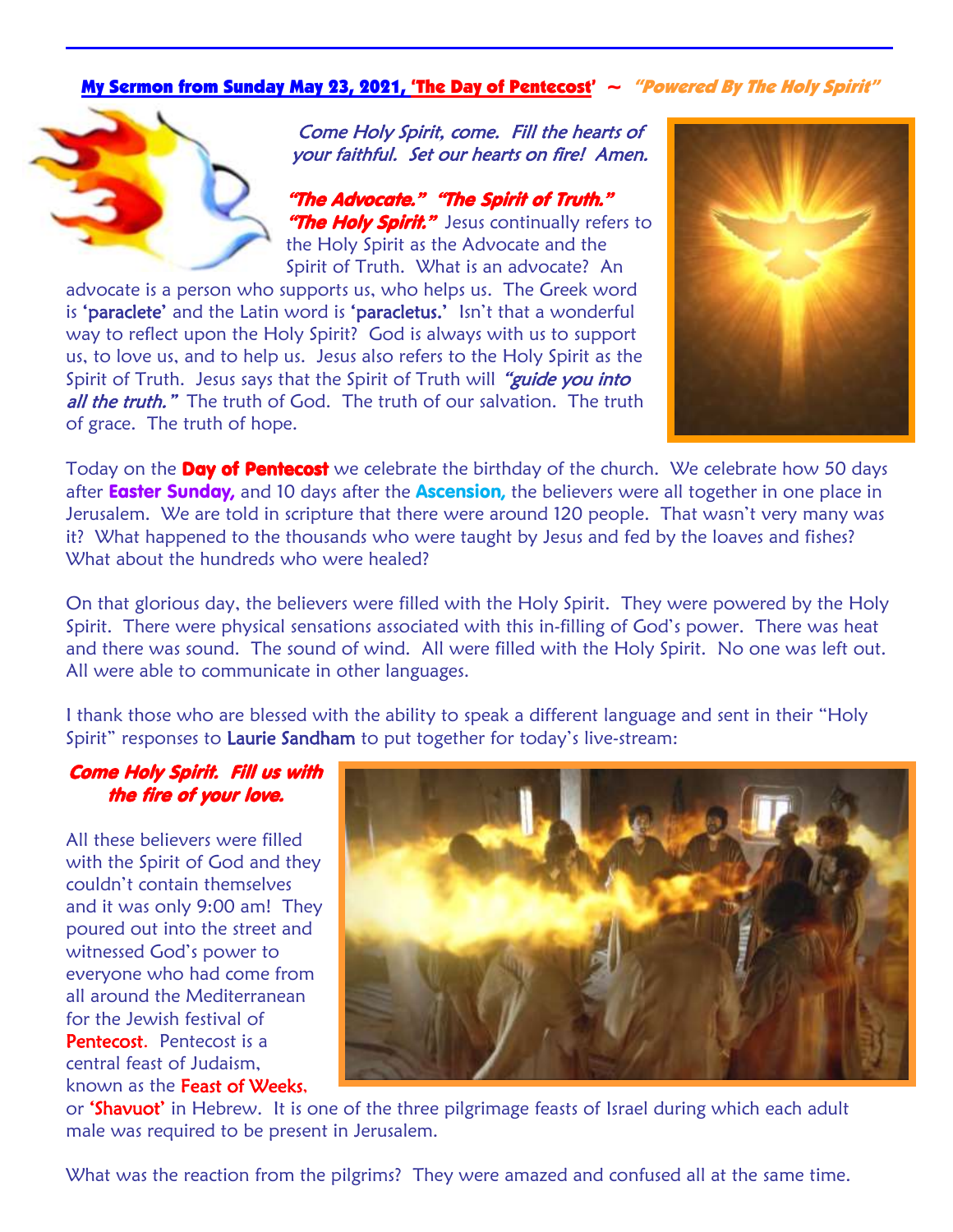They were spoken to about God's power in their own language. No translators needed! Some bystanders sneered and said that they must have been drunk!

Then Peter, filled with the spirit, preaches to the crowd outside of the temple in Jerusalem. He quotes the prophet Joel. Peter talks about the power of dreams and the salvation offered by Jesus. He talks about the outpouring of God's Spirit.



Today, the Day of Pentecost, is the birthday of the church. Not the birth of Jesus. Not the crucifixion. Not the resurrection.

Today: The Day of Pentecost. Without the power of the Holy Spirit filling the hearts of the believers there would be no outpouring, no witnessing,

no preaching. The redemption of the world that was to be carried on by the believers would have died and faded away.

What is the power source for a Christian? Let's first examine some other power sources. Electricity, batteries, gasoline, diesel fuel, natural gas, solar, wind, biomass and some other power sources. Their use is obvious to us. If we have no fuel to supply our outboard motors, they will not start and take us to that fishing hole. Same with our electric lawn mowers. If they are not plugged into the power source, they will not start. We can easily see when the power source is gone. We can't do what we wish to do whether it is going to work or tidying up our lawns. And many of us are always checking our power sources to see how much energy is left. I wear a 'fitbit' and it must be recharged through an electrical outlet. I know exactly how much power I have left. At the time of writing this sermon I am at 72%. I am always keeping an eye on the battery power left in my 'I-Phone.' We are getting conditioned to keeping an eye on how much power we have left.

Think about watches. Many people no longer wear a watch and instead rely on their phones or their fitbits. I still wear a watch. Now I am really dating myself but I remember the days when you had to wind up a watch in order to give it the power it needed to work. If it wasn't wound up it would stop working. I had to remember to wind up my watch at least once a week.

Switzerland was the country that dominated the world market for the wind-up movement of mechanical watches. Did you know that in 1968, the Swiss made 65 percent of all watches sold in the world? Then what happened? In the 1970s there was a huge shift to 'quartz movement' watches that did not have to be wound up. The Swiss invented it but many watch makers in Switzerland refused to use this new movement. Thousands of Swiss watch-makers lost their jobs because people in other countries were making watches with the quartz movement.

We were given a beautiful wind-up chime clock by Jouni's parents for our wedding. It is all carved wood with a lovely sound and it chimes every quarter hour. It has a mechanical movement and must be wound with a key  $\sim$  3 different spots on the clock. And do we do this regularly? No. No matter how good our intentions are we quickly forget and the clock stops and then it takes a lot of time to reset the chimes so we let it sit quietly and beautifully on our wall.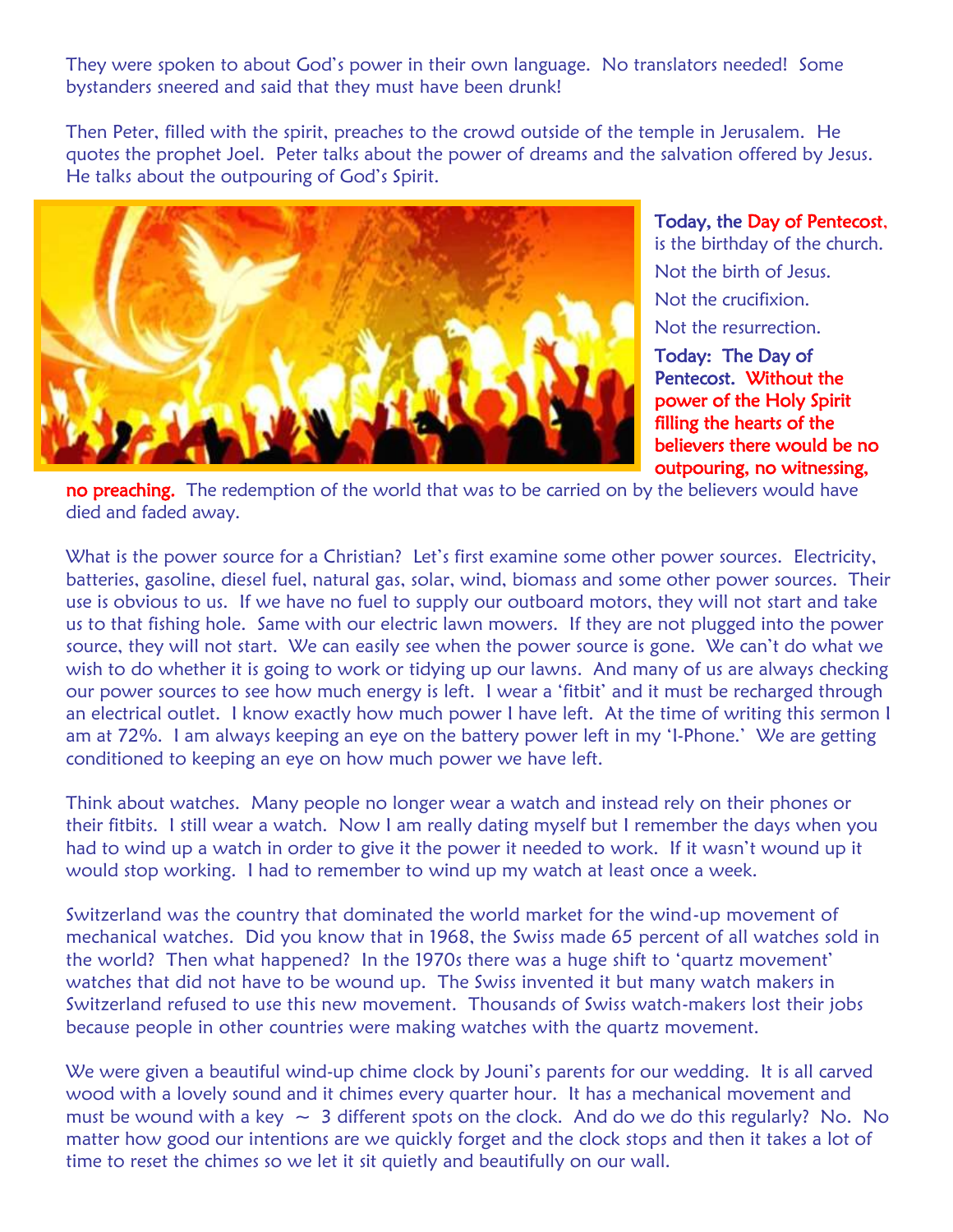It is very clear to us when this clock has lost its power. Or our vehicles have lost their power or our flashlights or our solar garden lights.

## The power source for a Christian is the Holy Spirit.

I could not do my ministry at the ripe old age of 67 unless I was powered and filled by the Holy Spirit. I find this getting older is not easy. When I now go into *Shoppers* to buy face cream, I am directed to the old ladies section. It is called 'for mature skin.'

It is not so obvious when you and I as Christians have lost our power source  $\sim$  that being the Holy Spirit. The Spirit of God keeps us powered up with hope and with faith and with strength and with energy and with agape love to be witnesses of God's redemptive power.



There is no level or indicator in our souls to show that our power source is draining, is full, or is completely drained. We often carry on and think we are OK. The Holy Spirit is invisible even though it manifests with physical symptoms of heat and wind.

Jesus told us that when we have the Spirit within us, out of our hearts "shall flow rivers of living water" (John 7:38). That sounds beautiful and inspirational, doesn't it? How do we know lifegiving water is flowing out of us to other?

St. Paul expresses it in terms of some attributes. Paul writes that if we have the Holy Spirit within us, if we are powered by the Holy Spirit, our lives bear fruit and we find ourselves giving out love, joy, peace, patience, kindness, generosity, faithfulness, gentleness and self-control. (Galatians 5:22)

In his letter to Christians in Rome, Paul writes that it is the Holy Spirit that results in our *abounding in* hope. (Romans 15:13)

However, we don't always have the awareness that we are not living the above characteristics. Here is a little test that I have devised:

Which of the following words best describe your current emotional and spiritual state?

- Anger
- **Forgiveness**
- Peace
- Quarrels
- Kindness
- **Jealousy**
- **Generosity**
- Envy
- Drunkenness
- Self-Control